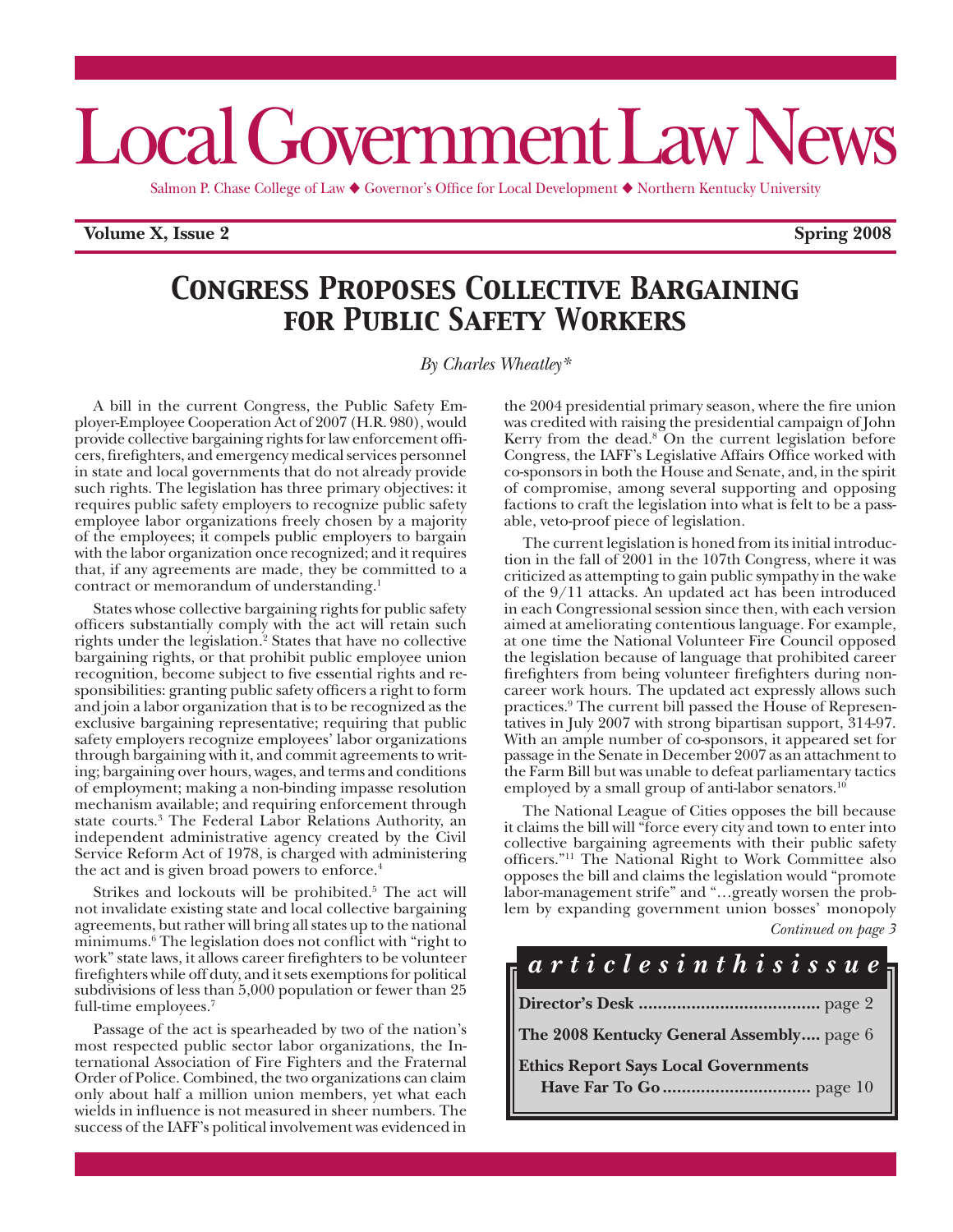## DESK RECTOR'S

Our lead story this issue is written by one of our students here at NKU Chase College of Law, Charles Wheatley. He is one of the many students who are transitioning to new careers through our part-time program. Chase has many students who have achieved distinction, some in their careers before law school, some in their careers as students. As our class of 2008 leaves us, let me share with you some of those student accomplishments this year.

*National Jurist* recently ranked NKU Chase College of Law among the top 20 schools in the nation in placing students in public interest law jobs. This is nothing new for Chase, which includes among its curricular offerings placements in the Kentucky Innocence Project, the Constitutional Litigation Clinic, and the Indigent Defense Clinic. The Constitutional Litigation Clinic, a collaboration with the Ohio Justice and Policy Center, was featured recently in a story in *CityBeat.* As a result of his participation in the clinic, third-year student Joe Mills was able to argue a case before the Ohio Court of Appeals under the supervision of an OJPC attorney.

Chase students engage in public interests pursuits outside the classroom as well. An example is the Volunteer Income Tax Assistance program under the direction of Chase Professor Ljubomir Nacev and Chase graduate Mary Lepper. The VITA program offers free tax help to low-to moderate-income people who cannot prepare their own tax returns. Through this program the students get real-world experience in assisting clients in the preparation of their tax returns while learning about tax laws. In a similar vein, students at Chase, in conjunction with Northern Kentucky Volunteer Lawyers and professors Caryl Yzenbaard, Alberto Lopez and Frederick Schneider, staffed a pro bono wills clinic to help local residents who cannot afford a lawyer make a simple will.

Students also acquire lawyering skills through participation in various competitions. Many of our teams enjoyed success this year. The Chase National Adoption Law Moot Court Team won the third annual Adoption and Child Welfare Law Moot Court Competition held in March in Columbus, Ohio. Chase entered two teams into the competition and each team won multiple awards, including national champions. The team of Sara Caudill, Bethanie Chaney, Lindsay Lawrence, and Tressa Milburn (coached by Professor Emily Janoski) won the national champion title as well as awards for best brief and best final-round oral advocate (Sara Caudill). The team of Jordan Dallas, Becky Cull, and Christopher Tapia (coached by Professor Lawrence Rosenthal) won runner-up for best brief and were national quarter-finalists.

Another group of students won the Robert F. Wagner Labor and Employment Law Moot Court Competition held in New York City. The team of Benjamin Lewis, Marci Palmieri, and Scott Van Nice, which was coached by Prof. Lawrence

Rosenthal, swept every major category in the competition winning best preliminary round team, best respondent brief, best final round oral advocate (Scott Van Nice), and national champions.

This year, for the first time, Chase competed in the American Bar Association/National Arbitration Forum Arbitration Competition. Chase fielded two teams in the Southeast Regional Competition in Birmingham, Ala. A team consisting of second-year students Ioanna Paraskevopoulos, Nick Maggard, Sue Irion, and Zac Corbin advanced to the semifinal round as the tournament's top seed. A team consisting of second-year students Adam Towe, Katie Morgan, Danielle Lorenz, and Stefanie Brunemann advanced to the semifinal round as the tournament's second seed and eventually went on to become the southeast regional champion.

Chase's National Trial Team has enjoyed consistent success over a period of years thanks to the work of Professor Kathleen Gormley Johnson, assistant director of the Local Government Law Center. This year two teams from Chase made it to the final round of the National Trial Competition Sixth Circuit Regionals in Dayton, Ohio. Anne Bennett Cook, a third-year student, placed third out of 53 competitors for best advocate at the competition. In addition, a team consisting of David Curlin, Kris Ellena, Tyler Fields, Patrick Healy, Lindsay Lawrence, Megan Mersch, Wil Schroder, and Ian Stegmaier advanced to the semifinal round of the AAJ Trial Advocacy Competition (Southern Region) in Memphis, Tenn.

In addition to producing highly skilled new attorneys, Chase is turning out bright young legal scholars. For example, Chase student Lindsay Niehaus took second place in the 2007-08 Louis Jackson National Student Writing Competition in Employment and Labor Law for her article "The Fifth Amendment Disclosure Obligations of Government Employers When Interrogating Public Employees." In addition, Sue Irion recently had her article "The Unconstitutionality of the NLRA's Religious Accommodation Provision" accepted for publication in *Gonzaga Law Review.* Other recent articles published by Chase students include Jamie Ireland, "Federal Question Jurisdiction and the Federal Arbitration Act"; Candace Budy, "Naming a Defendant in an ERISA Action; and Dustin Riddle, "Disability Claims for Alcohol-Related Misconduct," all co-authored with Professor Rick Bales.

The student-run *Northern Kentucky Law Review* this year presented a symposium on Intellectual Property titled "Divining the Roberts Court's Approach to Intellectual Property: Are Such Rights on Firm Ground, or Are the Sands Shifting?" The program featured five distinguished panelists discussing the significance of recent intellectual property issues addressed by the Federal Circuit and the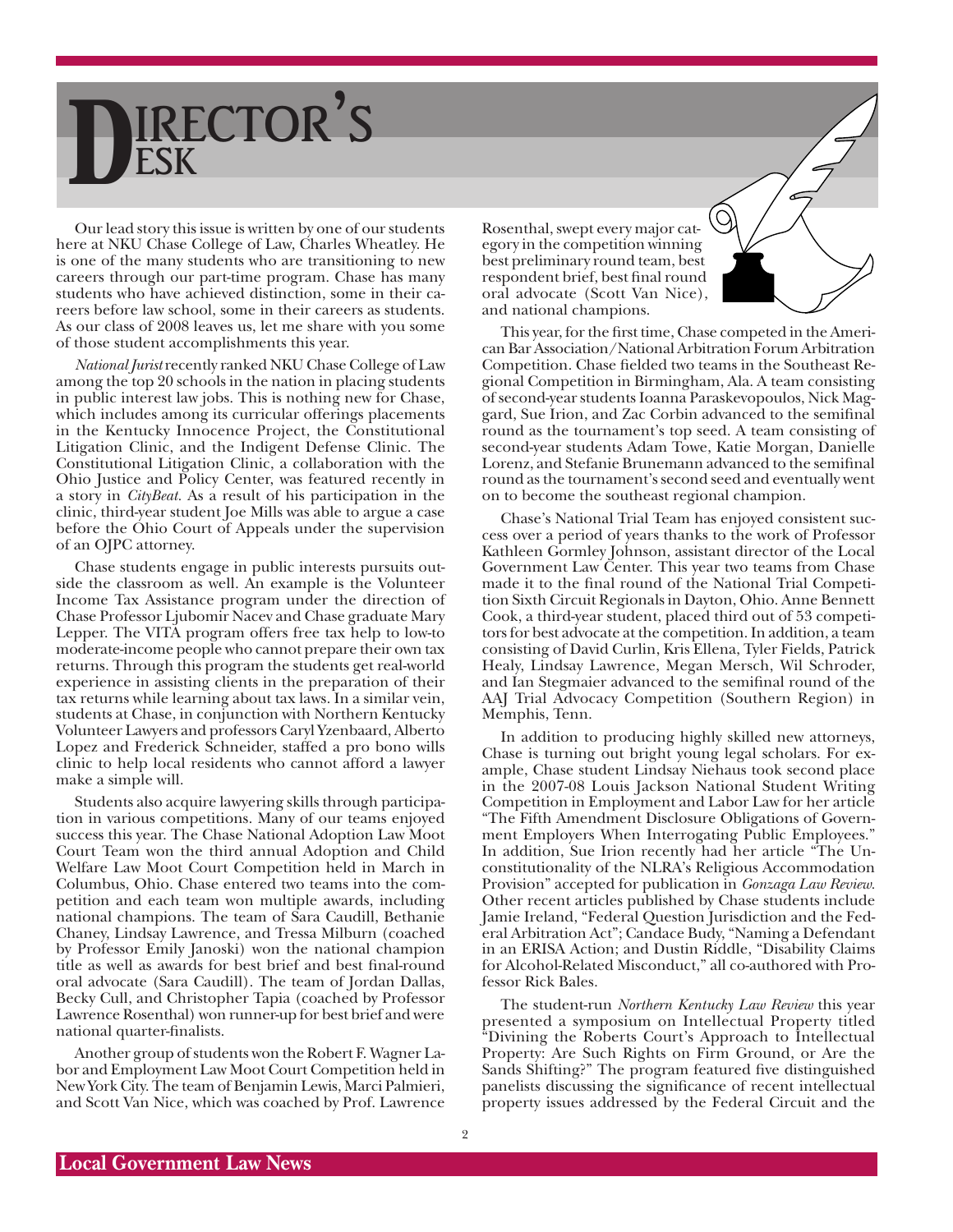Supreme Court. The discussion included the impact of the court's recent decisions on pharmaceutical and biotech industries, how the court has grappled with the norms of competition in intellectual property cases, and predictions for the future.

With the launch of new centers for excellence in advocacy and transactional law and the admission of a talented entering class, prospects for continued student success are bright. The entering class consists of students whose previous studies ran the gamut from accounting to women's studies and an array of talents from musical to publishing. Many of them come with advanced degrees in business, education, and science and diverse other experience. Some are the first in their family to have attended college, some spent time studying abroad, some served in the military, and some held leadership posts at the collegiate and community level. All of us, in and out of local government, profit from the response of such talented individuals to the call of a profession in the law.

#### **Congress Proposes Collective Bargaining for Public Safety Workers** *continued from page 1*

bargaining privileges." It tags the act as the "Police/Fire Monopoly-Bargaining Bill."<sup>12</sup> Thus far, opposition "heat" has been relatively low. The NLC website lists the act as its most important legislative issue and provides members with sample letters to send senators of states with and without collective bargaining rights. Yet the tone of those letters lacks the conviction one might expect with a national organization's top priority. The letters are careful not to show disrespect for "brave," duty-driven police officers and firefighters, while politely requesting defeat of the act.

One national organization representative stated that federalizing collective bargaining was no guarantee of cooperation.13 Testimony before a House of Representatives subcommittee pointed to an "acrimonious" relationship between the St. Paul, Minn., fire chief and firefighters' union as an example of non-cooperation and criticized the act for not being able to address such situations. Another opposition statement before the House subcommittee focused on what the federal legislation might do to preempt already existing state collective bargaining laws.14 The testimony went on to question the FLRA's ability to determine which states' collective bargaining laws do and which do not "substantially provide" for employees' and employers' rights and responsibilities. However, the testimony failed to connect how the federal legislation has anything to do with St. Paul's labor issues; without the collective bargaining setting in St. Paul, labor-management tensions might have been exacerbated. Also, anecdotal examples of labor relations can lead to a game of one-upmanship, which, if counting, the positive public safety employer-employee cooperation presented before the subcommittee significantly outnumbered the negative.15

The act calls for the FLRA, within six months of enactment, to analyze the laws of all 50 states to determine whether each state "substantially provides for the rights and responsibilities" as prescribed in the act.16 While 50 states have 50 different approaches to public sector labor relations, it has been only since 1959 that even one state (Wisconsin) provided collective bargaining rights to public employees. After nearly 50 years of the development and ripening of state and local public employee labor laws, there are still twelve states, mostly in the South, who stand firm against public employee bargaining rights and several more who only allow local governments to opt into collective bargaining for their employees.

Private sector employees emerged with statutorily protected collective bargaining rights with the passage of the National Labor Relations Act in 1935. Public employees, however, were expressly excluded from benefiting from such rights.17 President Franklin Roosevelt displayed the thinking of the time, stating that public employees should realize that collective bargaining was not meant for the public sector because the employer is the people and the taxpayers, who are too far removed from the process of bargaining. As labor relations in the private sector progressed, public employees looked for relief in working conditions as well. After a generation of private and public sector employees witnessed the positive effects of collective bargaining, President John Kennedy finally issued an executive order giving all federal public employees the right to join a union and to bargain on non-economic issues. Yet it still took another 15 years before the first federal legislation giving federal public employees bargaining rights occurred with the Civil Service Reform Act of 1978.<sup>18</sup> The CSRA, as does nearly all legislation regarding public sector collective bargaining rights, is premised on it being illegal for public employees to strike or take other job actions against public employers.

While the NLRA applies to all private sector employees, the CSRA applies only to federal public employees, not state and local public employees. State and local government employees have no federally protected bargaining rights. Some argue they may never achieve such rights due to one famous incident that lingers in the minds of the public and legislators – the air traffic controllers strike of 1981. The Professional Air Traffic Controllers Organization strike was broken when President Reagan fired more than 11,000 workers that refused an order back to work. Not only was the firing a setback for public sector labor-management relations, it delivered a blow to the entire U.S. labor movement, which continues to see a decline in the percentage of union workers in the U.S. workforce.<sup>19</sup> Ironically, however, public sector unionism has seen a steady increase despite the PATCO incident and despite the lack of recognition by some states.

Congress has for a number of years considered various pieces of legislation that would require collective bargaining for all public safety officers employed by states or their political subdivisions. As previously mentioned some national organizations argue that this type of legislation is unnecessary and would interfere with state and local options for addressing employee relations. Carried over to the current act before Congress, the argument continues that since 38 states have collective bargaining laws that cover police and fire, and given that states can and have enacted legislation when appropriate, there is no need for a federal public sector labor-relations scheme. Yet tens of thousands of American workers in twelve states and hundreds of political subdivisions continue to operate in a no-man's land of public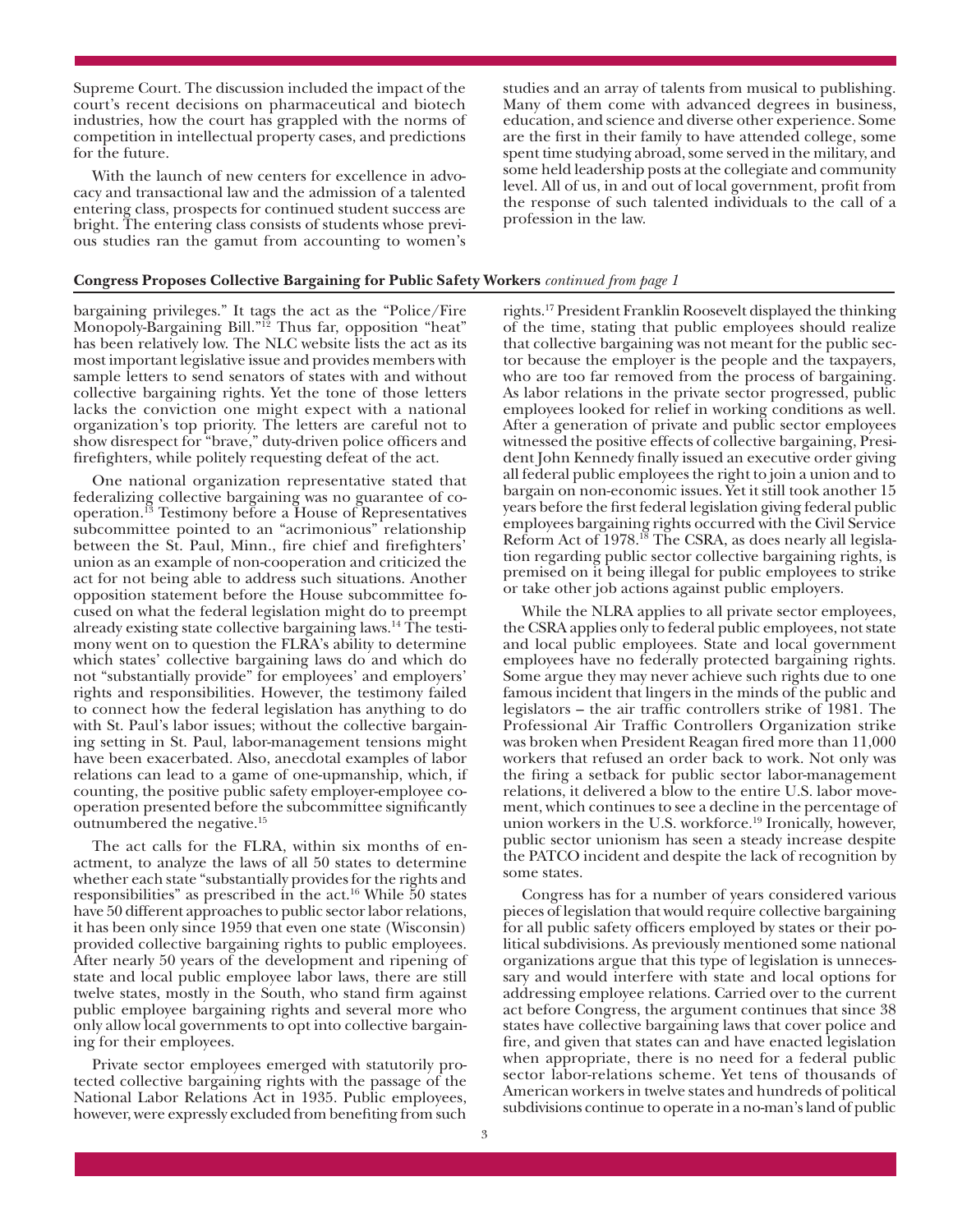sector bargaining. What makes this act more palatable to those twelve states might be that those states will still have the unfettered ability to simply say "no" to any union proposals.20 The legislation, like the NLRA, does not mandate agreement. It mandates recognition and bargaining. But unlike the private sector, public sector emergency workers under the act will not be able to apply economic pressure through strikes and other job actions.

Basically, the public sector employee strives for bargaining rights and impasse procedures. As a result, four general classifications of public bargaining laws have developed: states with no specific provisions for collective bargaining or where bargaining is illegal; states where labor organizations have meet-and-confer rights that compel public employers and employees to discuss workplace issues but carry no duty to bargain; states have a duty-to-bargain provision but no compulsory arbitration law; and states that have a duty to bargain and provide mandatory arbitration.<sup>21</sup>

Passage of the act would, in effect, accomplish a fundamental shift in the way government views public employment, at least compared to Roosevelt's America. It is argued that such a shift comes at a great price to all consumers, not just the ones exercising their free choice in the open market.<sup>23</sup> The theory is that private businesses go out of business as a result of financial failure when labor costs exceed profit margins. There are no profit margins in the public sector. The taxpayer is the source of funds and in essence is the employer. With labor costs at about 70 percent of a city's budget, overspending in personnel costs may have severe financial repercussions resulting in financial failure if public employers are not stingy negotiators.

The power-sharing dynamic of collective bargaining is different with private sector and public sector collective bargaining. Desires of the electorate brings the political process into public sector bargaining, whereas economic pressures and market forces drive private sector bargaining. It is more accepted in the public sector arena that sharing management rights is better for the workplace and for morale. When public employers are forced to negotiate with politically strong public labor unions, bargaining power is not as equal as is found in private bargaining, where the threat of economic pressures for both sides levels the playing field.<sup>23</sup>

The agreement between public employers and public employees is more than a contract; it is an instrument of government and a product of government decision-making. When police and firefighter contracts call for pay increases and staffing minimums, it indirectly affects the amount of taxes every taxpayer must pay and the level of government services every person will enjoy. What this theory lacks is empirical evidence that emergency workers' unions are winning at the collective bargaining table to the detriment of services. The premise that public sector unions are in a stronger bargaining position because of being a better position to apply political pressure simply has not proven out. While politicians covet the support of police and fire unions, such support rarely translates into bargaining chips for unions.

The most significant difference between private sector and public sector collective bargaining is impasse resolution. What can public employees do when the public employer makes unacceptable bargaining demands, as in pay and medical benefits reductions? The current act expressly disallows a strike or an employer lockout.24 The no-strike provision has been in the legislation since its inception. What appears to be a major concession, in essence, is a readily acceptable trade-off.25 Police and fire personnel have long realized the essential nature of their positions. Organized work stoppages are seen as not an option. Nine of the 21 work stoppages in 2007 were by public sector employees; none were police or fire personnel.<sup>26</sup> The IAFF representative told Congress that its members simply do not believe in strikes.27

A strike could be considered insurrection, a direct challenge to the state's sovereignty.28 Pennsylvania allows public employee work stoppages, but not if the strike creates a clear and present danger. No state permits a work stoppage in the public safety employment sector arena.<sup>29</sup> The act being considered prohibits strikes, yet provides no enforcement mechanism, which is strongly criticized by opposition groups.30 It is argued that the lack of an enforcement provision shows that the intent of the drafters was to keep the strike option available.

Historically, work stoppages by police, fire, or emergency workers are rare, practically non-existent in recent history. But the lack of work stoppages may actually be having a negative impact on the media's view of public sector bargaining rights. A *Washington Times* editorial wondered why national bargaining rights legislation was needed when there had been no outcry from emergency first responders.31 Are too many politicians counting on public safety employee commitment to duty when it comes to allowing them bargaining rights? Is the public's mind still filled with the PATCO ordeal? Police and fire labor organizations generally concede that no matter how long it takes to get their message out, it will be done through persuasive argument and not job action.

Federal legislation gives bargaining rights to a high percentage of private sector workers, all federal public employees enjoy the right to a collective bargaining agreement, and two out of three public sector employees that work for state and local governments have some level of labor protection. Yet a handful of states have not come around. State sovereignty and local control keeps many of our nation's first responders at minimum wage. The IAFF sees this as unfair.

Emergency workers are more at risk and deserve to have the ability to meet and confer with their employers to have substantive discussions on how to improve workplace safety. Firefighter deaths dropped in the 1970s and 1980s, but there now seems to be a plateau of about 100 on-the-job fatalities a year. The IAFF stresses that traditional subjects of bargaining are, of course, important to its members, but that safety issues, too, are critical. In no other field as dangerous as firefighting do tens of thousands of employees have no rights when it comes to workplace safety issues. Elemental notions of fairness dictate that emergency workers – federal, state, and local – operating at an emergency scene of national consequence should possess equal bargaining rights over terms and conditions of employment.

Public employers have a dilemma. They can either continue to resist collective bargaining rights in the name of local control or they can embrace the cooperative workplace model that works well in a very high percentage of public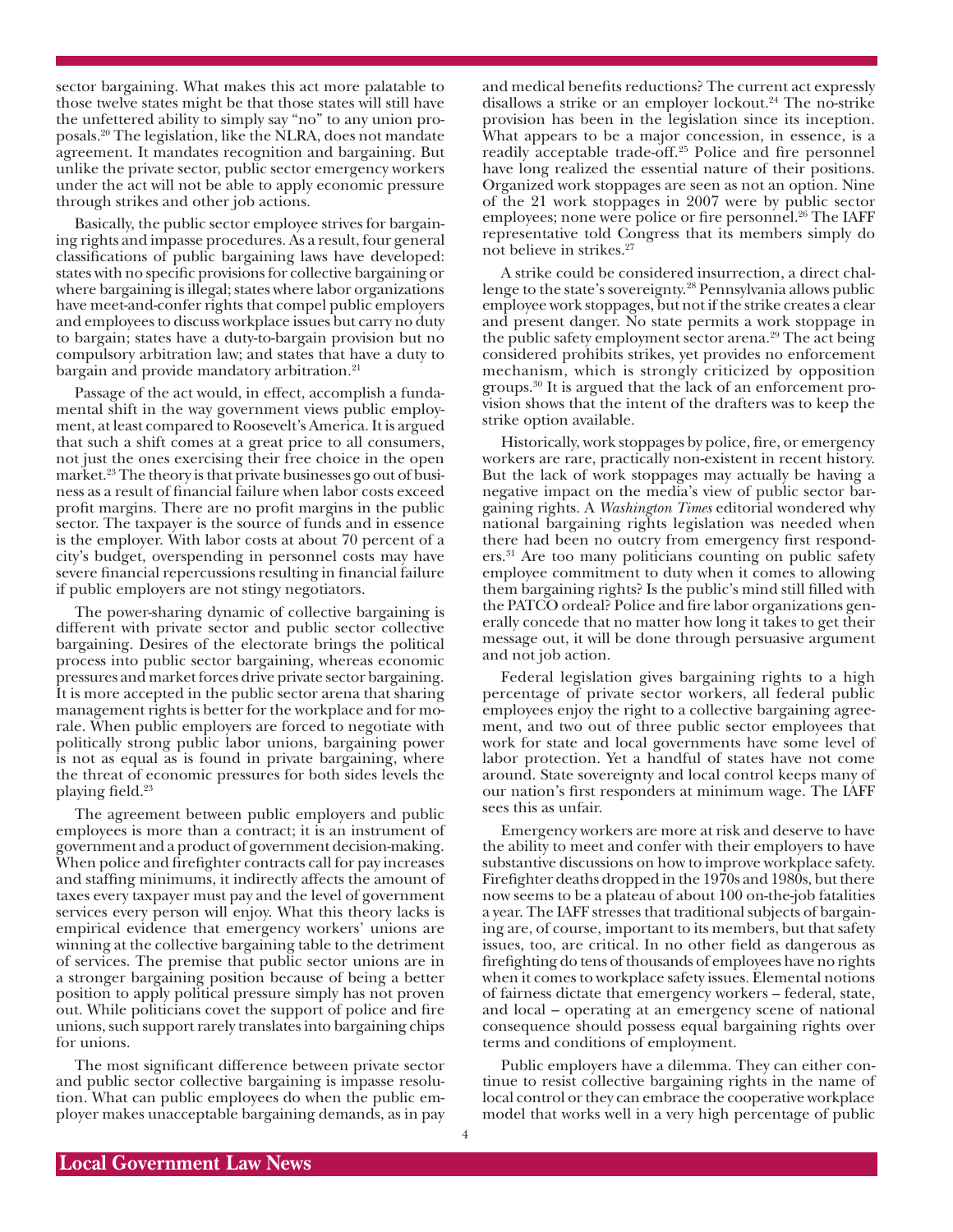sector employment situations where management and labor share space around the table. Considering the equity in providing bargaining rights protections for all of this country's emergency responders who are our nation's first responders, it seems a small sacrifice of state sovereignty and local control to pass this act.

#### **Editors Note:**

After submission of the paper from which this article derives, the Senate took up H.R. 980. On May 13, 2008, the Senate approved a cloture motion 60-29 and cut off an attempt to filibuster the bill. The same day, the Office of Management and Budget issued a "Statement of Administration Policy" that said, "The Administration strongly opposes this Act because its severe intrusions on State sovereignty and emergency management conflict with the fundamental principles of federalism. If H.R. 980 were presented to the President, his senior advisors would recommend that he veto the bill." (http://www.whitehouse.gov/omb/legislative/sap/110-2/saphr980-s.pdf, emphasis in the original.) The Senate Republican Policy Committee took note of the White House position in a "Legislative Notice" it issued on May 13, 2008. The committee also said it expected a substitute amendment in the form of S. 2123, a bill similar but not identical to H.R. 980.

The Senate's consideration of H.R. 980 stalled on a procedural matter the following day, and Senate Democrats dropped the bill after Republicans complained that they didn't get enough time to offer amendments. According to a report by the Associated Press, Senate Majority Leader Harry Reid said he did not have enough votes to force final consideration of the bill. The story reports that the two top senators on the Senate Health, Education, Labor and Pension Committee, Sen. Edward Kennedy (D-Mass.) and Sen. Mike Enzi (R-Wyo.), will try to work out an agreement before the bill comes back for consideration. Prospects for action on the bill are uncertain because of Sen. Kennedy's medical condition.

#### **Endnotes**

- \* Charles Wheatley is a student at NKU Chase College of Law. This article is adapted from a paper submitted in partial satisfaction of the requirements of the course in State and Local Government Law. Mr. Wheatley is also the fire chief of the city of Covington. The views expressed here are his own and not necessarily those of the city of Covington or of NKU Chase College of Law.
- Public Safety Employer-Employee Cooperation Act of 2007, H.R. 980, 110th Congress. Specifically, the act's "Findings and Declarations of Purpose" section states, "The potential absence of cooperation between public safety employers and employees has implications for the security of employees, impacts the upgrading of police and fire services of local communities, the health and well-being of public safety officers, and the morale of the fire and police departments, and can affect interstate and intrastate commerce." *Id.* § 2(5).
- 2. H.R. 980, 110th Congress § 4(a)(1).
- 3. H.R. 980, 110th Congress § 4(b)(1-5).
- 4. H.R. 980, 110th Congress § 5.
- 5. H.R. 980, 110th Congress § 6.
- 6. H.R. 980, 110th Congress § 7.
- 7. H.R. 980, 110th Congress § 8.
- 8. Philip Dine, *State of the Unions* 1-55 (2008).
- 9. H.R. 980, 110th Congress § 8(a)(4).
- 10. International Association of Fire Fighters, *Anti-Labor Senators Derail Fire Fighter Bargaining Bill*, http://www.iaff.org/07News/ 121407CBBillDerailed.htm.
- 11. National Leagues of Cities, http://capwiz.com/nlc/issues/ bills/?bill=10417821.
- 12. *Bill to Federalize Public-Safety Union Monopoly Looms in Congress*, National Right to Work Newsletter (National Right to Work Committee, Springfield, Va.), July 2007 at 7.
- 13. *Public Safety Employer-Employee Cooperation Act of 2007: Hearing on H.R. 980 before the House Education and Labor Committee Subcommittee on Health Education Labor and Pensions*, 110th Cong. (2007) (statement of Neil. E. Reichenberg, Executive Director, International Public Management Association for Human Resources).
- 14. *Public Safety Employer-Employee Cooperation Act of 2007: Hearing on H.R. 980 before the House Education and Labor Committee Subcommittee on Health Education Labor and Pensions*, 110th Cong. (2007) (statement of Theodore Clark, Jr., National Public Employer Labor Relations Association).
- 15. *Public Safety Employer-Employee Cooperation Act of 2007: Hearing on H.R. 980 before the House Education and Labor Committee Subcommittee on Health Education Labor and Pensions*, 110th Cong. (2007) (statement of Wayne Seybold, Mayor, Marion, Ind.).
- 16. H.R. 980, 110th Congress § 4(a)(1).
- 17. National Labor Relations Act, 29 U.S.C. §152(2).
- 18. 5 U.S.C. §7101-7135 (2000).
- 19. Bureau of Labor Statistics, (Union Members in 2007) (USDL 08-0092) Jan. 25, 2008.
- 20. H.R. 980, 110th Congress § 8(a)(3)(D).
- 21. See note 14.
- 22. Leo Troy, *Are Municipal Collective Bargaining and Municipal Governance Compatible?,* 5 U. Pa. J. Lab. & Emp. L. 453 (2002- 2003).
- 23. *Id.*.
- 24. H.R. 980, 110th Congress § 6.
- 25. *Public Safety Employer-Employee Cooperation Act of 2007: Hearing on H.R. 980 before the House Education and Labor Committee Subcommittee on Health Education Labor and Pensions*, 110th Cong. (2007) (statement of Kevin O'Connor, IAFF Assistant to the General President)..
- 26. Bureau of Labor Statistics, (Major Work Stoppages in 2007) (USDL 08-0202), Feb. 13, 2008.
- 27. *Public Safety Employer-Employee Cooperation Act of 2007: Hearing on H.R. 980 before the House Education and Labor Committee Subcommittee on Health Education Labor and Pensions*, 110th Cong. (2007) (statement of Kevin O'Connor, IAFF Assistant to the General President).
- 28. *See generally* Troy, *supra* note 22.
- 29. *Id.*.
- 30. Public Service Research Council, *The Case Against Public Sector Unionism and Collective Bargaining* (May, 2003).
- 31. Unsigned editorial, *A Poor Bargain,* Washington Times, July 6, 2007.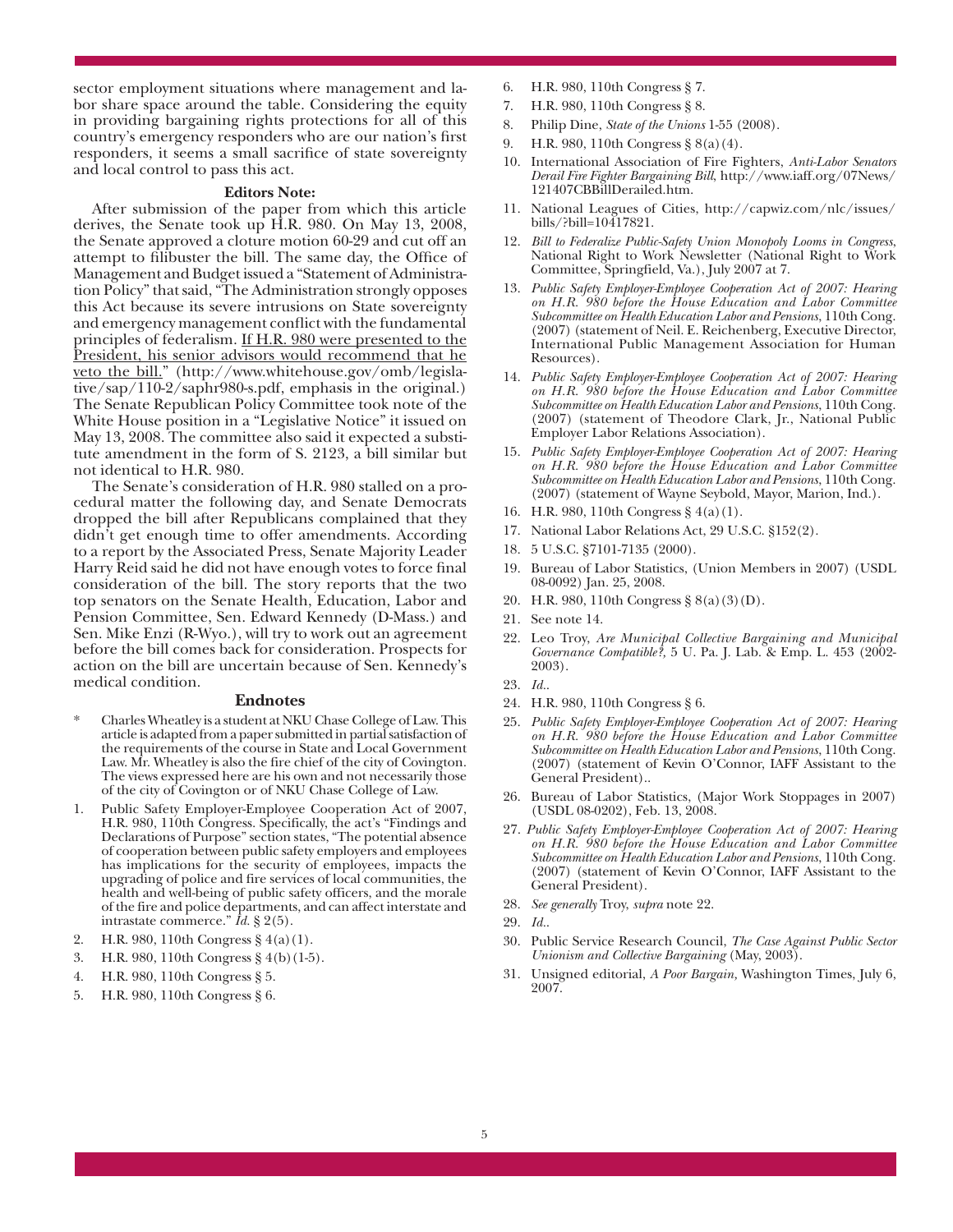## *The 2008 Kentucky General Assembly: A Topical Review of Selected Acts Affecting Local Governments*

#### *A Note on Effective Dates*

"[T]he effective date of legislation, other than general appropriation bills and acts containing emergency or delayed effective date provisions, passed during the 2007 Regular Session of the Kentucky General Assembly, is *the first moment of Tuesday, July 15, 2008.*" Opinion of the Attorney General 08-001 at page 2.

#### *Administrative Procedures*

AN ACT relating to unemployment insurance. Amends KRS 341.190 to provide that, when a local government requests confidential unemployment insurance information from the Kentucky Division of Unemployment Insurance, it enter into enter written confidentiality agreement with the Education Cabinet and satisfy the safeguards imposed by federal law; amends KRS 341.990 to provide that violation of the confidentiality provisions is a Class A misdemeanor. SB 146 (Acts ch. 111).

AN ACT relating to special meetings. Amends KRS 61.823(4) to provide that a public agency may satisfy the notice requirements for a special meeting by use of electronic mail for those public agency members and media organizations that have filed a written request with the public agency indicating their preference to receive electronic mail notification. HB 330 (Acts ch. 20).

AN ACT relating to perpetual care and maintenance. Amends KRS 367.952 to exclude cemeteries operated by local governments from the requirement of maintaining a perpetual care and maintenance trust fund and authorize local governments with such funds to petition the Circuit Court to terminate the trust. HB 369 (Acts ch. 168).

AN ACT relating to vehicle accident reports. Amends KRS 189.635 to provide that accident reports filed with the Kentucky State Police under that section are not to be considered open records under the Open Records Act and to limit the release of those reports. HB 696 (Acts ch. 160).

#### *Alcoholic Beverages*

AN ACT relating to alcoholic vaporizing devices. Adds a new section to KRS Chapter 243 to ban sale, purchase or use of an alcohol vaporizing device except in limited circumstances; amends KRS 243.990 to provide penalties. HB 202 (Acts ch. 28).

#### *Authorities, Boards, Commissions, and Special Districts*

AN ACT relating to water districts. Amends numerous sections of KRS Chapter 74 and repeals others to modernize the governance and operation of water districts and makes conforming amendments to other sections of KRS. HB 83 (Acts ch. 6).

AN ACT relating to fire district boundaries. Amends KRS 75.020 to add procedures for modifying the boundaries of a fire protection district in instances where the fire protection district proposes to expand into areas served by a fire

department organized under KRS Chapter 273. HB 284 (Acts ch. 166).

#### *Buildings and Building Construction*

AN ACT relating to the Kentucky Board of Architects. Amends various provisions of KRS Chapter 323 pertaining to the powers and duties of the Kentucky Board of Architects; adds a new subdivision 5 to KRS 323.033 providing that, with limited exceptions, the state and its political subdivisions shall not engage in public work unless the plans, specifications, and estimates have been prepared and the administration of construction contracts executed under the direct supervision of a licensed architect or a professional engineer. SB 23 (Acts ch. 59).

AN ACT relating to manufactured housing. Amends KRS 227.570, 227.491, 278.030, and 227.590 to require a certified installer's seal on a manufactured or mobile home at the time any utility energizes power to the home and require installer to apply for the seal before installing the home. SB 76 (Acts ch. 118), effective January 1, 2009.

AN ACT relating to the promotion of the efficient use of energy and making an appropriation therefor. Amends numerous sections of KRS in part to require that all construction or renovation of public buildings for which 50 percent or more of the total capital cost is paid by the Commonwealth be designed and constructed or renovated to meet highperformance building standards; requires that all buildings leased by the Commonwealth or any of its agencies meet high-performance building standards; adds a new section to KRS Chapter 56 to establish a High-performance Buildings Advisory Committee; adds new sections to KRS Chapter 141 to provide for nonrefundable income tax credits for the purchase of certain energy-efficient products; creates a new section of KRS chapter 160 to require boards of education to enroll in the Kentucky Energy Efficiency Program; makes further amendments to other chapters of KRS. HB 2 (Acts ch. 139).

AN ACT relating to voluntary agreements for the demolition or removal of dilapidated buildings. Adds a new section to KRS Chapter 381 to provide that a county may enter into a voluntary agreement with a property owner for the demolition or removal of a building defined as dilapidated. HB 319 (Acts ch. 73).

#### *Cities*

AN ACT changing the classification of the City of Lancaster, in Garrard County. Transfers the city of Lancaster from the fifth to the fourth class. SB 93 (Acts ch. 12).

AN ACT changing the classification of the City of Whitesburg, in Letcher County. Transfers the city of Whitesburg from the fifth to the fourth class. SB 179 (Acts ch. 115).

AN ACT relating to abatement of nuisances. Amends KRS 82.700 to make the nuisance abatement provisions of KRS 82.700 to 82.725 available to cities of the third and fourth classes. HB 88 (Acts ch. 7).

AN ACT relating to the incorporation of areas containing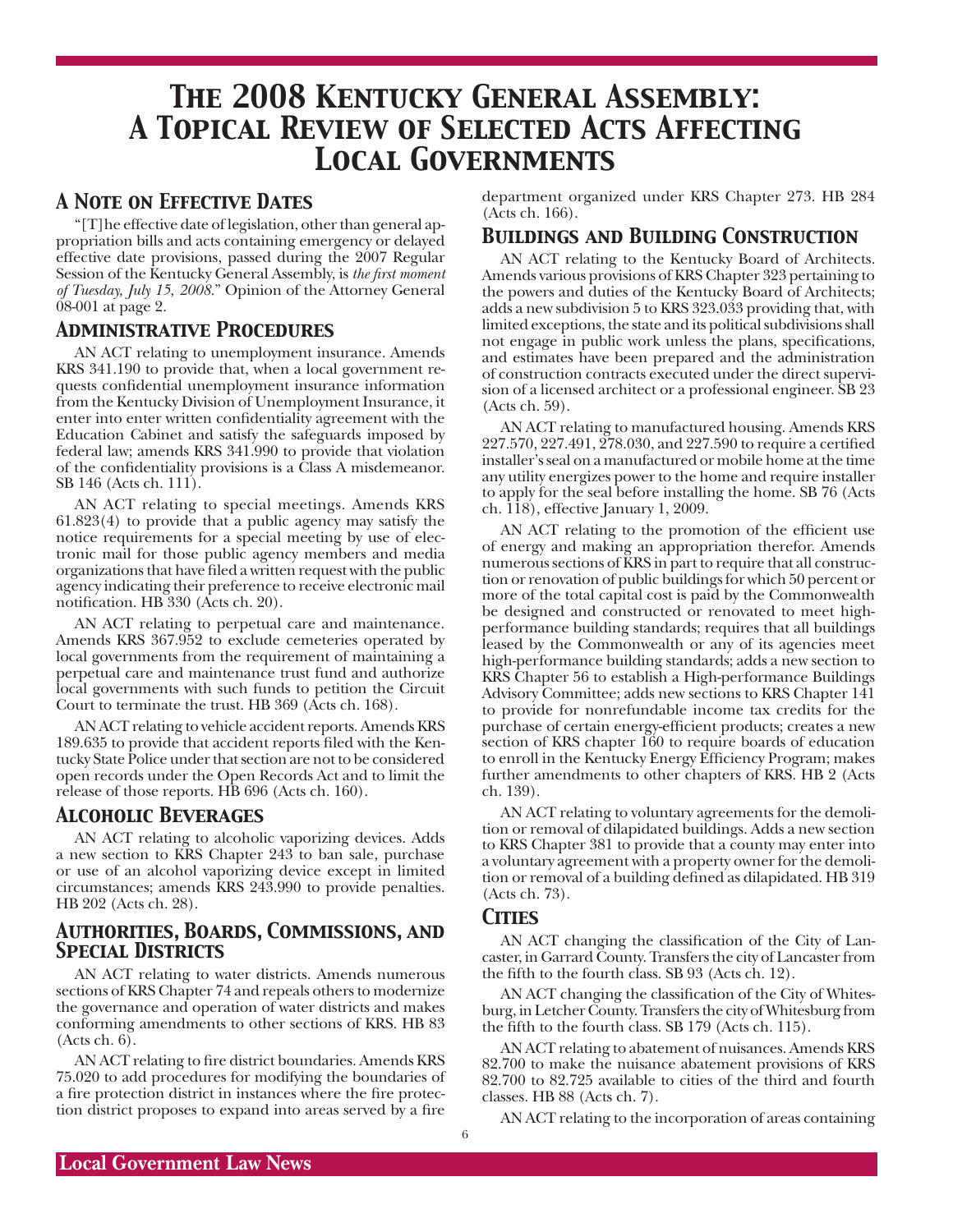city-owned utility infrastructure. Adds a new section to KRS Chapter 81A to limit a city's ability to annex unincorporated areas that includes utility infrastructure owned by another city. HB 506 (Acts ch. 171).

#### *Counties*

AN ACT relating to county court house districts. Amends various chapters of Kentucky Acts to sunset the taxing authority of a court house district (the only such district being in Campbell County) and provide that the authority to levy any such taxes shall not transfer to any county or local government. HB 103 (Acts ch. 27).

AN ACT relating to coroners. Amends KRS 64.185 to allow coroners to appoint additional deputy coroners with the approval of the local legislative body of the county. HB 324 (Acts ch. 74).

#### *Crime and Criminal Justice*

AN ACT relating to victims of sexual offenses. Adds new sections to KRS Chapters 16, 65, 70, and 95 to prohibit law enforcement officers or state prosecutors from requiring the victim of a sexual offense to submit to a polygraph examination as a condition of investigation or prosecution of an alleged sexual offense. SB 151 (Acts ch. 112).

AN ACT relating to metals. Adds new sections to KRS Chapters 15, 16, 65, 243, and 433 and amends sections of other chapters to further regulate persons dealing in scrap metals and creating new associated criminal offenses; authorizes local ordinances relating to the purchase of metals and metal-containing products. HB 106 (Acts ch. 83).

AN ACT relating to status offenders. Amends numerous sections of KRS and adds new sections governing the detention of status offenders to conform to the requirements of the federal Juvenile Justice and Delinquency Prevention Act of 2002. HB 384 (Acts ch. 87).

#### *Economic Development*

AN ACT relating to the Kentucky Jobs Development Act and declaring an emergency. Amends KRS 154.24-  $010(19)$ (b), relating to exclusions from the definition of "service or technology," to include an eligible company that engages in activities involving the performance of work by an individual pursuant to a license issued by the state if 75 percent of the services are provided to persons located outside the Commonwealth. SB 155 (Acts ch. 50).

#### *Education*

*See also Schools and School Districts; Teachers and School Employees*

AN ACT relating to strategies to improve academic achievement and making an appropriation therefor. Adds new sections to KRS Chapters 158, 161, and 164 and amends numerous other sections of KRS to create the science and mathematics advancement fund and the science, technology, engineering, and mathematics (STEM) initiative fund and to provide for the administration of the funds to provide access to rigorous science and mathematics curricula in schools. SB 2 (Acts ch. 154).

AN ACT relating to educational opportunities for military children. Adds a new section to KRS Chapter 156 making Kentucky party to a compact that seeks to remove barriers to educational success imposed on children of military families because of frequent moves and deployment of their parents and makes Kentucky a member state of the Interstate Commission on Educational Opportunity for Military Children. SB 68 (Acts ch. 61).

AN ACT relating to Kentucky educational excellence scholarship eligibility. Amends KRS 164.7874 to alter the eligibility requirements for Kentucky Educational Excellence Scholarship awards for students initially enrolled in college in 2009-2010. SB 75 (Acts ch. 137).

AN ACT relating to family resource and youth services centers and making an appropriation therefor. Adds a new section to KRS Chapter 156 to authorize school districts to operate family resource and youth services centers to enhance a student's ability to succeed in school; amends KRS 156.4975 and 156.4977 to conform; adds a new section to KRS Chapter 194A to authorize the Division of Family Resource and Youth Service Centers to promulgate administrative regulations to implement continuation application requirements and establish a continuing education program for coordinators and staff. SB 192 (Acts ch. 120).

AN ACT relating to the safety, learning, and well-being of students. Adds a new section to KRS Chapter 158 to require reporting, notification, and investigation in instances involving student-on-student assaults and related offenses; amends KRS 158.444 to require the Kentucky Board of Education to collect data on incidents affecting school safety and report the data annually; amends KRS 158.148 to require local boards of education to update their codes of acceptable behavior biennially; amends KRS 525.070 and 525.080 to expand the conduct covered by the crimes of harassment and harassing communications. HB 91 (Acts ch. 125).

#### *Elections*

AN ACT relating to elections. Amends KRS 118.245 to eliminate runoff primary for gubernatorial slates and makes conforming amendments to other sections. HB 370 (Acts ch. 129).

AN ACT relating to elections. Amends various provisions of KRS Chapters 83A, 117, 118, 118A, and 119 to make changes, in the words of the Local Mandate Fiscal Impact Estimate, "primarily of a 'housekeeping' nature." HB 479 (Acts ch. 79).

#### *Emergency Medical Services*

AN ACT relating to trauma care and making an appropriation therefor. Adds new sections to KRS Chapter 211 to establish a comprehensive statewide trauma care program within the Department for Public Health. HB 371 (Acts ch. 25).

#### *Environment*

AN ACT relating to stream restoration and mitigation. Adds new sections to KRS Chapter 151 in part to require restoration and mitigation planning to be on a watershed basis; authorizes the creation of Stream Restoration and Mitigation Authorities and provides for their operation. HB 717 (Acts ch. 97).

AN ACT relating to methamphetamine contamination. Amends KRS 224.01-410 and 224.99-010 to require the Environment and Public Protection Cabinet and the Kentucky State Police to promulgate administrative regulations regarding assessment and decontamination of properties used in the manufacture of methamphetamine and to impose duties on property owners and local law enforcement agencies; amends KRS 198A.040 to require the Kentucky Housing Corporation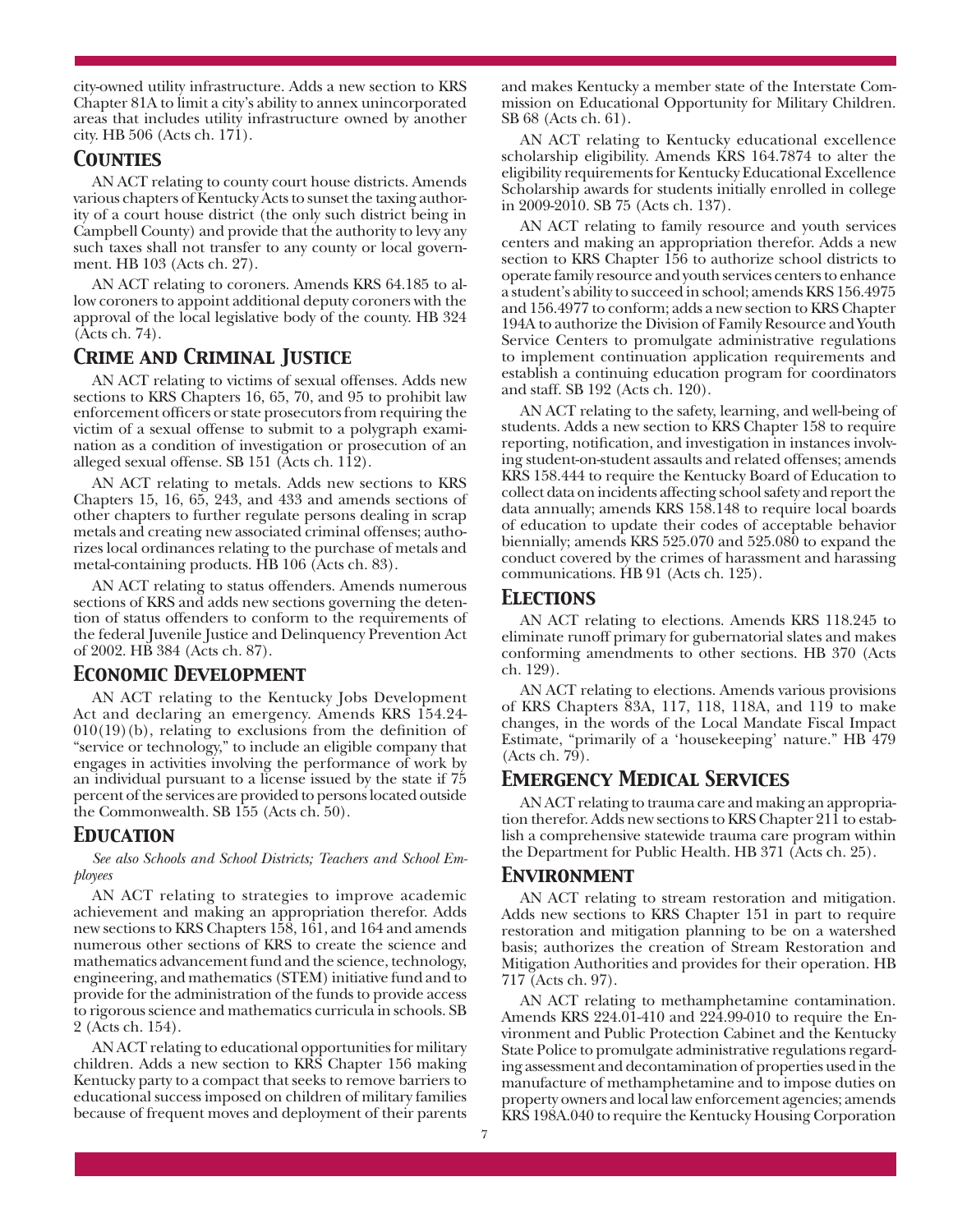to report to the Legislative Research Commission about its program to assist people of lower and moderate income with the costs associated with assessment and decontamination services. HB 765 (Acts ch. 161).

#### *Finance*

AN ACT relating to state government procurement. Amends KRS 45A.415 to establish equal value procurement criteria for use in the local public agency procurement process under the model procurement code; amends KRS 65.025 to establish best value procurement criteria for use in local government capital construction projects. SB 100 (Acts ch. 47).

AN ACT relating to local government financial obligations. Adds a new section to KRS Chapter 65, amends §§  $65.944$  and  $66.045$ , and repeals §  $65.7719$  to require local government to notify the state local debt officer in writing before entering into any financing obligation; provides that any financing obligation entered into prior to the passage of this section shall be considered in compliance if notification is provided to the state local debt officer no later than one year after the effective date of act. HB 435 (Acts ch. 35).

#### *Fire Service*

AN ACT relating to the Commission on Fire Protection Personnel Standards and Education. Amends KRS 95A.080 to change the procedures for the issuance of certified volunteer firefighter identification cards; amends KRS 95A.040 to require administrative regulations concerning proof of literacy, legal United States residency, age, and integrity for volunteer firefighters; amends KRS 95A.060 and 95A.262 to remove references to Office of Housing, Buildings and Construction. HB 389 (Acts ch. 77).

AN ACT relating to fire department reporting and report summaries. Amends KRS 304.13-380 to require submission of reports and summaries under that section to the Commission on Fire Protection Personnel Standards and Education rather than the State Fire Marshal. HB 475 (Acts ch. 170).

#### *Housing*

AN ACT relating to mortgages and declaring an emergency. Adds a new section to KRS Chapter 198A to authorize the Kentucky Housing Corporation to establish the Kentucky Homeownership Protection Center for the purpose of providing a centralized location for information on public services to assist a homeowner who is in default or in danger of default on a home loan; makes extensive amendments to KRS Chapter 286, the Kentucky Financial Services Code; amends various other chapters of KRS to address practices in the mortgage industry. HB 552 (Acts ch. 175), effective April 24, 2008.

#### *Land Use, Planning, and Zoning*

AN ACT relating to parks and tourism. Amends KRS 148.795 pertaining to the Kentucky Recreational Trails Authority in part to add provisions allowing agreements between governments and owners of land authorizing the public to utilize the owner's land for a recreational purpose and the government to improve, maintain, and keep up the property; adds new section to KRS Ch. 148 charging KRTA with responsibility for developing and implementing a strategy to increase responsible and legal recreational activity by ATVs on private land. SB 196 (Acts ch. 70).

AN ACT relating to land use planning. Amends KRS

100.193 and 100.197 to require legislative bodies and fiscal courts to act within 90 days on statements of planning goals and objectives and on proposed amendments and provides that if no action is taken the statements of goals and objectives and proposed amendments are deemed approved by operation of law. HB 322 (Acts ch. 167).

#### *Law Enforcement*

AN ACT relating to deadly weapons. Amends KRS 16.220 to require the Kentucky State Police to sell confiscated firearms and transfer 80 percent of proceeds rather than 100 percent to Kentucky Office of Homeland Security for distribution to local police and sheriff's departments; amends KRS 237.110, the concealed carry law, respecting applications by non-citizens. HB 629 (Acts ch. 96).

#### *Motor Vehicles*

AN ACT relating to transportation. Amends KRS 186.172, 186.162, and 186.166 to establish a category of special license plates for firefighters in place of the current special plate for volunteer firefighters. SB 135 (Acts ch. 164).

AN ACT relating to special license plates. Amends KRS 186.041 to allow the surviving spouse of a Kentucky National Guard member or retired member to retain the member's Kentucky National Guard special license plate. SB 150 (Acts ch. 49).

AN ACT relating to special license plates. Amends KRS 186.041, 186.162, and 186.164 principally with respect to special license plates for Gold Star spouses. HB 239 (Acts ch. 30).

#### *Public Health and Safety*

AN ACT relating to personal emergency response systems. Adds new sections to KRS Chapter 438 to regulate providers of "personal emergency response systems," set standards for contracts between providers and customers, confer on the Attorney General and county attorneys concurrent jurisdiction to enforce the provisions of the act, and establish a civil penalty for violations. SB 57 (Acts ch. 102).

AN ACT relating to booster seats. Amends KRS 189.125 to require that a child who is under the age of seven years and who is between 40 and 50 inches tall be secured in a booster seat when riding in a car. SB 120 (Acts ch. 108).

AN ACT relating to impaired adults. Amends KRS 39F.010, 39F.020, and 39F.180 to require rescue squads, with respect to searches for lost or missing impaired adults, to cooperate with local media outlets in notifying the public of a "Golden Alert." SB 125 (Acts ch. 109).

AN ACT relating to animal identification. Amends KRS 257.497 to establish limitations and guidelines relating to the national animal identification program; prohibits local governments from adopting or continuing in effect any ordinance, resolution, rule, or regulation requiring participation in the national animal identification system or any other similar system that regulates livestock or poultry. HB 495 (Acts ch. 85).

AN ACT relating to public health. Adds a new section of KRS Chapter 211 to permit a person with an "eligible medical condition" to have access to an employee toilet facility in a public and semipublic building. HB 594 (Acts ch. 23).

#### *Public Officers and Employees*

8

AN ACT relating to employees and police officers of local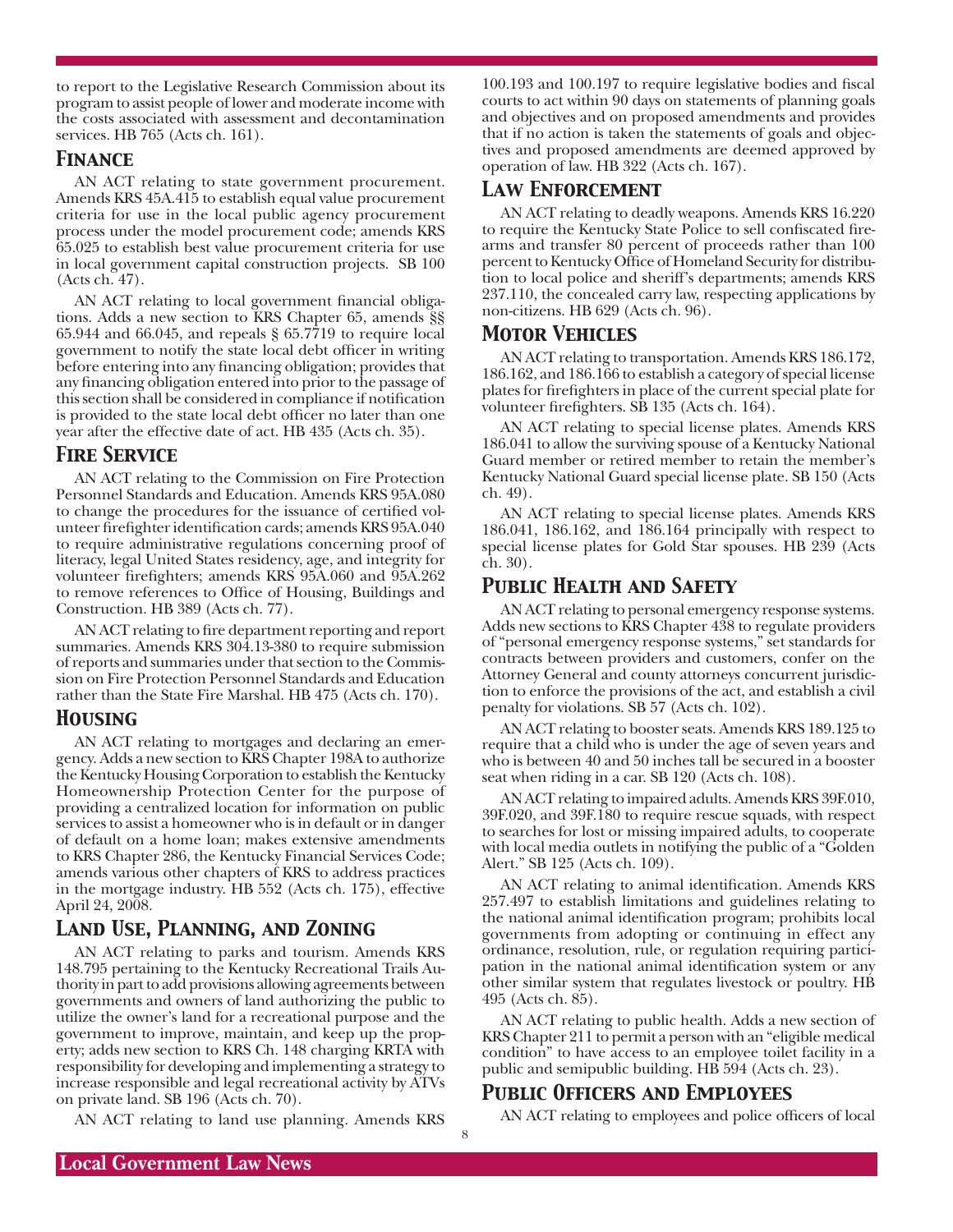governments. Amends KRS 90.220 to provide that persons in the classified service may not, while on duty or using public resources, propose or oppose the placement of a question or advocate for the adoption or defeat of a question to be voted upon by the voters; amends KRS 67C.317 to provide that officers may not, while on duty, in uniform, or using public resources, propose or oppose the placement of a question or advocate for the adoption or defeat of a question to be voted upon by the voters; and amends KRS 95.495 to permit police officers in second class cities and urban county governments to agree to work an alternative schedule of hours. SB 16 (Acts ch. 135).

AN ACT relating to health insurance for retired city of the third class police and fire department personnel and their spouses. Amends KRS 95.624(5) to allow a city to provide supplemental health insurance to those retirees and their spouses who are entitled to Medicare benefits or are receiving Medicare benefits if providing the supplemental health insurance will not jeopardize the capacity of the pension fund board of trustees to pay other existing retirement and survivor benefits. SB 47 (Acts ch. 65).

AN ACT relating to Kentucky Teachers' Retirement System and declaring an emergency. Amends KRS 161.540, 161.568, and 161.569 to allow certain university employees who originally elected to participate in the optional retirement plan to change their election and to change the method of calculating the payment by universities of the unfunded liability. SB 65 (2008 Acts ch. 11).

AN ACT relating to survivor benefits for adopted children. Amends KRS 161.520 to delete provision prohibiting survivor benefits from the Kentucky Teacher's Retirement System for legally adopted children. SB 131 (Acts ch. 67).

AN ACT relating to compensatory leave time for local government employees. Amends KRS 337.285 to add city employees to those employees eligible to request compensatory time in lieu of overtime pay. HB 365 (Acts ch. 75).

#### *Roads, Streets, and Highways*

AN ACT relating to the operation of golf carts on a public roadway. Adds a new section to KRS Chapter 189 to provide that the governing body of a local government may authorize and regulate the operation of a golf cart on any public roadway under its jurisdiction that lies within five road miles of an entrance to a golf course if the local government adopts an ordinance specifying conforming to the new section. SB 93 (Acts ch. 106).

#### *Schools and School Districts*

*See also Education; Teachers and School Employees*

AN ACT relating to the selection of school personnel. Amends KRS 160.345 to limit the discretion of school superintendents in appointing school-level personnel in certain instances. SB 86 (Acts ch. 105).

AN ACT relating to surplus local school district technology property. Adds a new section to KRS Chapter 160 allowing a local board of education to adopt a policy for distribution of refurbished surplus technology to low-income students who do not have technology in their homes and amends KRS 45A.425 to conform. SB 129 (Acts ch. 14).

AN ACT relating to education and declaring an emergency. Amends numerous sections of KRS Chapter 161, among them KRS 161.750, 161.760, 161.011, and 161.780, with respect to the timing of notices in various school employment situations; amends numerous other sections of KRS to change the reference to "regional" universities to "comprehensive" universities. SB 157 (Acts ch. 113), effective April 15, 2008.

AN ACT relating dental care, and declaring an emergency. Amends KRS 156.160 to require the Kentucky Board of Education to promulgate administrative regulations providing for dental screenings of students entering school beginning in the 2010-2011 school year; amends KRS 313.254 to permit a waiver of requirements relating to temporary and reciprocal licensure for a dentist or dental hygienist who volunteers services through a nonprofit, all-volunteer charitable organization. HB 186 (Acts ch. 92), bill section 2 effective April 14, 2008.

AN ACT relating to school health services. Amends KRS 156.4975 and 156.4977 to permit a supplemental grant program to fund employment of a physician or nurse in a family resource or youth services center. HB 640 (Acts ch. 179).

AN ACT relating to school bus transportation. Amends KRS 158.115 to require annual reports from the secretary of the Transportation Cabinet to the Interim Committee on Appropriations and Revenue of data related to providing transportation for nonpublic school pupils. HB 655 (Acts ch. 131).

AN ACT relating to school finance and declaring an emergency. Amends KRS 157.621 to codify certain actions taken in budgets passed since 2003 with respect to districts that meet certain growth criteria or are affected by the base realignment at Ft. Knox. HB 734 (Acts ch. 80), effective April 11, 2008.

#### *Taxes and Fees*

AN ACT relating to property tax administration. Amends KRS 132.480 and 133.220 to require the property valuation administrator to review deeds to property to update addresses to which to send property tax bills; amends KRS 382.135 with respect to the content of deeds; amends KRS 132.380 in part to provide for special examinations for candidates for property valuation administrator. HB 182 (Acts ch. 143), effective August 1, 2008.

AN ACT relating to a property tax exemption for broadcasting equipment. Amends KRS 132.200 to exempt additional broadcasting equipment from local taxation and subjecting it only to state property tax; applies to assessments made on or after January 1, 2009. HB 277 (Acts ch. 81).

AN ACT relating to disabled veterans. Amends KRS 132.810 to excuse certain veterans with a service-connected disability from having to file paperwork with Property Valuation Administrators annually. HB 284 (Acts ch. 4).

AN ACT relating to local government taxes and fees. Adds new sections to KRS Ch. 91A and amends KRS 91A.080 concerning imposition and collection of insurance premium taxes to address situations where erroneous insurance fees or tax payments have been made. HB 524 (Acts ch. 94).

AN ACT relating to tax increment financing. Amends various sections of KRS Chapter 65 with respect to issuance of refunds of sales tax under current tax increment financing laws; establishes a new subchapter 30 of KRS Chapter 154 and repeals, reenacts, and amends various sections of KRS Chapter 65 pertaining to tax increment financing as sections of that subchapter; moves oversight and responsibility for the state portion of the tax increment financing program from the Tax Increment Financing Commission to the Kentucky Economic Development Finance Authority; permits local governments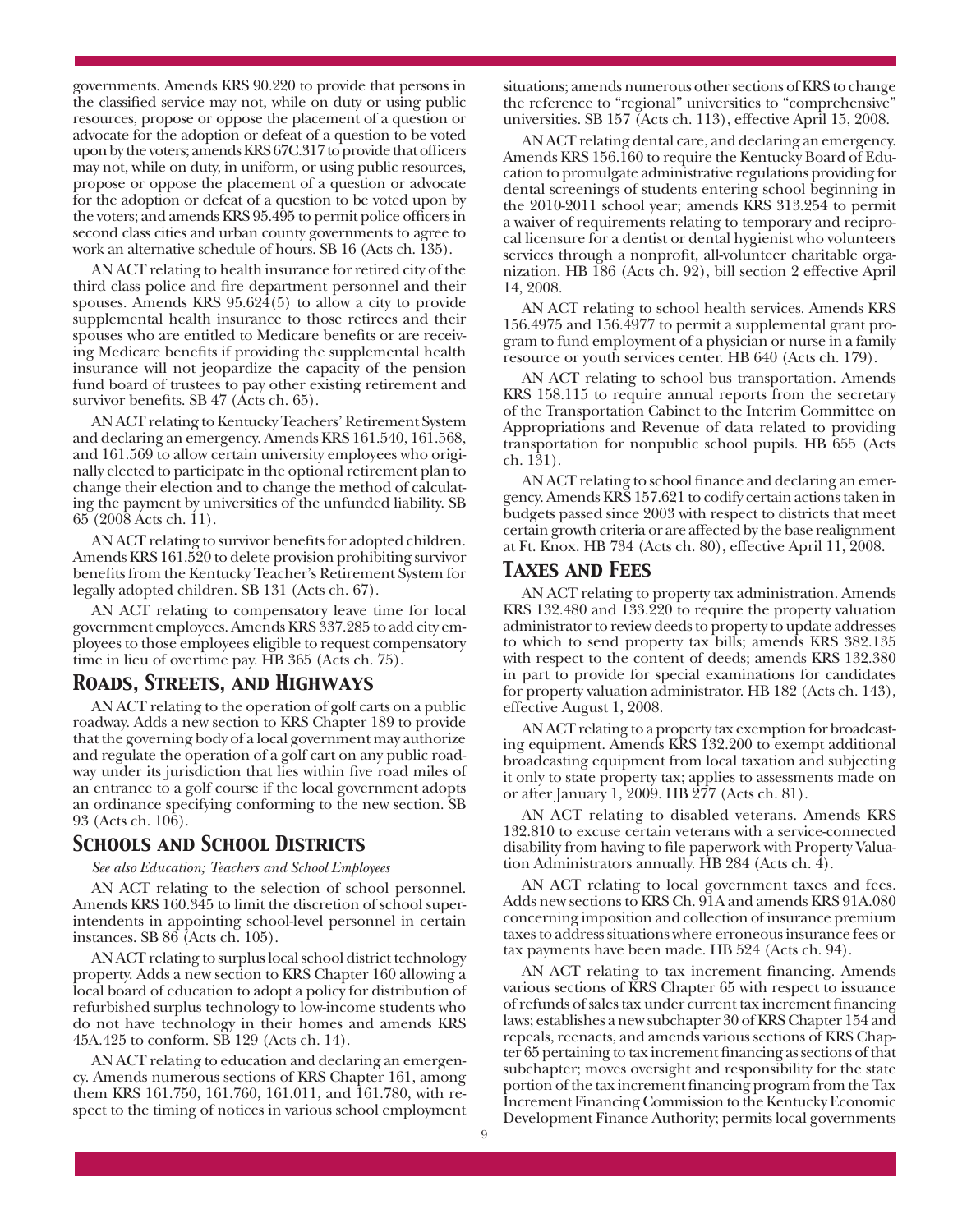to impose a wage assessment within a development area or local development area. HB 611 (Acts ch. 178).

#### *Teachers and School Employees*

*See also Education; Schools and School Districts*

AN ACT relating to survivor benefits for adopted children. Amends KRS 161.520 to extend survivor benefits to a child who is a legally adopted survivor of a member of the Kentucky Teachers' Retirement System. SB 131 (Acts ch. 67).

AN ACT relating to certification of math and science teachers and declaring an emergency. Adds a new section to KRS Chapter 161 and amends KRS 156.553 to create and administer a certification incentive fund to support the development of institutes for persons seeking alternative certification, especially for middle school and high school teachers of science and mathematics. SB 64 (Acts ch. 185).

AN ACT relating to alternative teacher certification. Amends KRS 161.048 to allow issuance of a five-year statement of eligibility for teaching for a veteran who has completed a total of ten years of active duty service, ten years of service officially credited toward armed services retirement, or ten years combination of such service. HB 607 (Acts ch. 177).

## *Ethics Report Says Local Governments Have Far to Go*

Kentucky law (KRS 65.003) requires that the governing body of a city or county adopt by ordinance a code of ethics applicable to all elected officials and to those appointed officials and employees identified in the ordinance. Kentucky law also establishes a code of ethics applicable to all employees in the executive branch of state government (KRS Chapter 11A) and a code of legislative ethics applicable to legislators and certain personnel in the legislative branch (KRS 6.601-6.849).

Statute charges the Kentucky Executive Branch Ethics Commission and the Kentucky Legislative Ethics Commission to administer and enforce the respective codes of ethics. In the course of doing so, the commissions prepare advisory opinions and make them available online. In their ordinances cities and counties must likewise charge a person or group to administer and enforce the code of ethics required under KRS 65.003. Not surprisingly, that function (and the ethics code itself) tends to be less visible at the local government level than at the state level, and a local government's experience applying a local ethics code tends to grow more slowly than it does at higher levels of government.

The advisory opinions of the Executive Branch Ethics Commission may be instructive in instances where, for example, a provision in a local ethics code resembles one in the Executive Branch Code of Ethics. However, those opinions often deal with situations where people are sensitive to the ethical demands of a particular situation; they seldom deal with instances of "ethical failure."

For that there is the *Encyclopedia of Ethical Failure*. Compiled by Stephen Epstein, the director of the Pentagon's Standards of Conduct Office, the *Wall Street Journal* described it as a "hit parade … to regale bureaucrats with tales of shenanigans and shockingly bad judgment that have shot down the careers of fellow public servants across government."1 Unlike some agency ethics officers, Epstein approaches his subject with irreverence and a sense of humor.

The encyclopedia has hundreds of anecdotes involving abuses of official position, misuse of government resources and personnel, bribery, criminal conflicts of interest, misuse of government credit cards, financial disclosure violations, fraud, political activity violations, post-employment violations, time and attendance violations, and travel violations. While drawn from Epstein's experience in federal government, many of the examples will resonate with those who work in state and local government as well. Here are some examples.

A supervisory special agent for the Department of the Treasury was a passenger in a car that was pulled over by a local police officer. When the officer approached the vehicle, the employee presented the officer with her credentials identifying herself as a federal agent. The police officer had not asked to see the employee's identification at all. Because law enforcement officials may be tempted to treat other law enforcement officials more favorably, the Treasury Department determined the employee presented her government credentials to the police officer in hopes of receiving more favorable treatment. The federal employee did not explicitly ask the police officer for any favors, but the circumstances led her agency to the conclusion that she had attempted to use her official position for personal gain. As a result, the employee's agency determined that she was untrustworthy as a supervisor and she was demoted.

An offshore safety inspector found much of the government's equipment to be in need of repairs to meet safety standards. He then referred the business to his brother-inlaw's repair shop. The rig operators smelled a rat and called the FBI. They discovered that, in return for each referral, the brother-in-law was treating the inspector to an evening with a lady of dubious morals. The case was brought to trial. In his defense, the inspector claimed that he had not received a "thing of value" in return for the referral. The judge didn't buy it – and neither did his wife.

A contract manager at a Tennessee Valley Authority power plant in Kentucky found himself out of two jobs after investigators learned that he had been moonlighting for the same contractor he was overseeing. As part of his responsibilities with TVA, the contract manager reviewed contract performance. The manager accepted a job with one of TVA's contractors as a part-time supervisor and worked for the contractor in Oklahoma and Indiana on his days off and vacation days. Even though the manager's actions did not result in any identified financial loss, he was terminated from TVA, prosecuted, and sentenced to probation and a \$1,000 fine.

A contracting officer for the General Services Administration wound up in federal court after funneling contracts to her husband's employer. Investigators discovered that the officer had directed more than \$11.5 million to the company that employed her husband over the span of 15 months, all in the form of GSA purchases of food preparation and serving equipment items. As a result of these purchases, the officer's husband received raises and a Jaguar from his employer. The officer pled guilty to violating conflict of interest laws and was sentenced to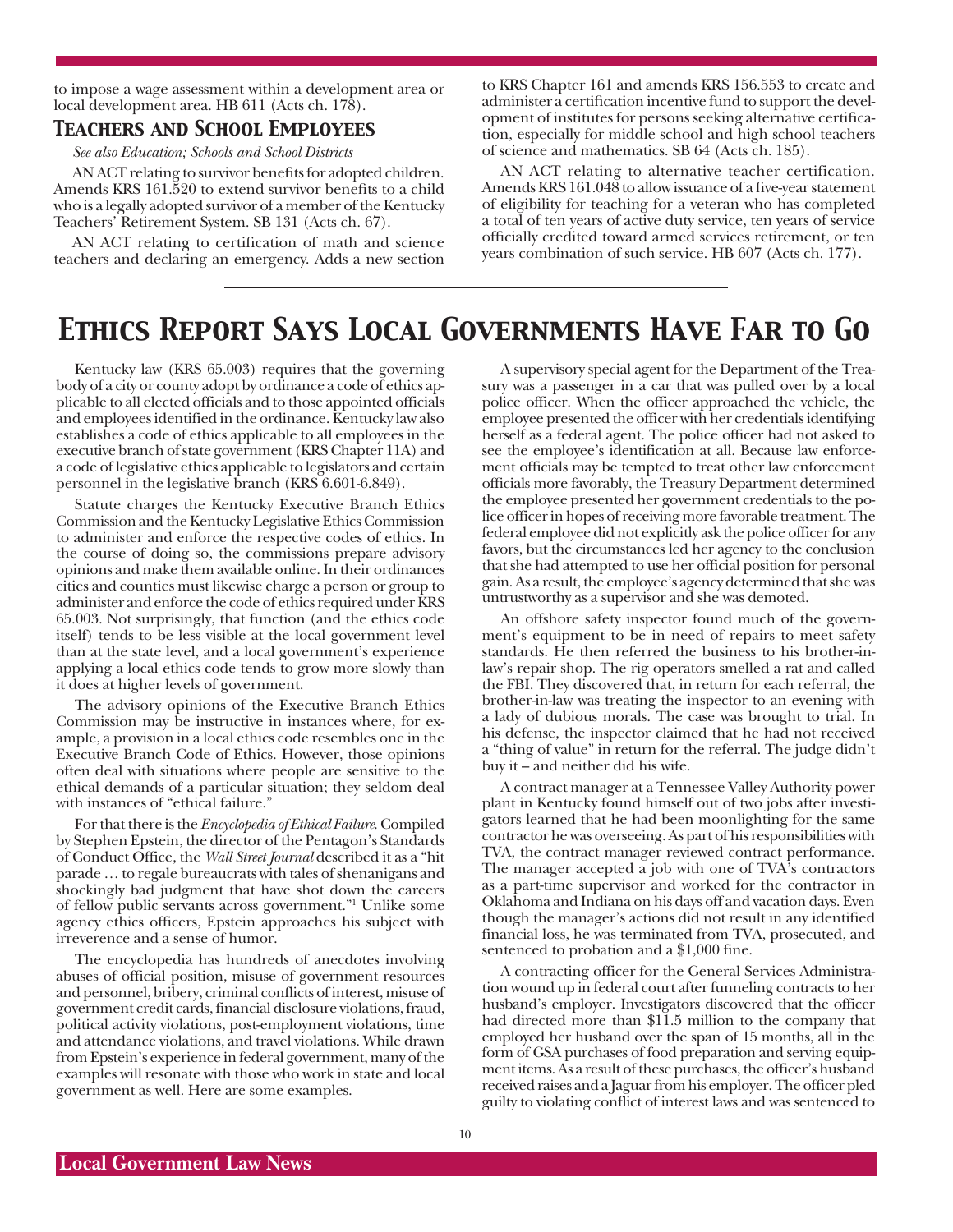180 days of home confinement and five years of probation. She additionally was ordered to pay \$161,000 in restitution.

An FBI agent's job responsibilities included researching and testing the use of pepper spray for the FBI, which resulted in contact with the manufacturers of one particular type of pepper spray. The agent subsequently recommended this pepper spray and in return received \$57,500 in payments from the manufacturer. Following the agent's recommendation, the FBI approved the use of the pepper spray for its agents, resulting in a large purchase from the manufacturer. Additionally, as a result of the FBI agent's research and recommendation, other law enforcement agencies nationwide began to use the pepper spray produced by the manufacturer. The former agent was sentenced to two month's imprisonment followed by three years of supervised release for his conflict of interest. The law prohibits employees from officially participating (in this case, even making a recommendation) in particular matters (in this case, a contract to buy pepper spray) that have a direct and predictable effect on the employee's financial interests or those of the employee's spouse or minor children.

An IT specialist was reprimanded for a trio of offenses committed over the span of a year. Investigators found that the specialist used his government travel card to pay for \$2,735.45 worth of food, gas, and rental cars while on personal trips to Indiana to visit his girlfriend. The specialist additionally claimed per diem allowances for two days on which he was technically absent without leave. Finally, the specialist used his government cell phone to make personal phone calls such that unofficial use comprised anywhere from 30 percent to 50 percent of his total usage.

A senior official left his post after his relationship with a subordinate came to light. Employees told investigators that they had witnessed inappropriate physical contact between the official and a program director. The official allegedly favored the program director by approving leave requests during critical periods, affording her more authority than her position entitled her, giving her leniency regarding her work schedule, and consistently relying on her opinion above others. The official was also accused of creating a hostile work environment by repeatedly demeaning employees. The program director was separately charged with misusing government property by taking excessive leave and misreporting time and attendance. The official resigned his post, and the program director was detailed to a different component and received counseling.

The "Big Boss" was retiring and his second-in-command called the secretary to ask her to set up a retirement party. He directed her to send a memo to the staff advising them of what they were expected to contribute. She was assigned paper plates, napkins, plastic utensils, and a paper tablecloth. Everyone, including the secretary, was expected to contribute \$25 for food and gifts. To the surprise of no one, the second-incommand was selected as the new "Big Boss." His new branch chief called the secretary to have her set up a "promotion" party. The branch chief's memo to the staff advised them of what they were expected to contribute. For the secretary, it was once again paper plates, napkins, plastic utensils and paper tablecloth. Everyone, including the secretary, was again expected to contribute \$25 for food and gifts. To no one's surprise, the branch chief was selected as the new second-incommand. Her senior analyst called the secretary and asked her to set up a "promotion" party. The secretary contacted the ethics office instead, where disciplinary action was initiated.

There are many more entries in the encyclopedia, some of which the reader may find funny, some of which will make the reader angry, and some of which will be useful in avoiding problems in one's own governmental setting. The encyclopedia was compiled as a training tool, and all the entries serve to remind government leaders of the need to communicate with and train employees – two critical components of any ethics program. The entire document is available online.

As stated in the National Government Ethics Survey, released by the Ethics Resource Center in January 2008, "The most important asset of government is public trust. When present, citizens believe that elected officials, political appointees, and career public servants are acting in their best interest. When public trust erodes, government effectiveness is hindered."

That same survey reported that six in ten government employees saw at least one form of misconduct in the last twelve months, one in four government employees works in an environment conducive to misconduct, and the strength of ethical culture in government workplaces is declining while pressure to commit misconduct is growing. The survey found that levels of misconduct were highest in local governments, the most common examples being abusive behavior, putting one's own interests ahead of the organization's, and Internet abuse.

Governments at all levels can mitigate the risk of losing public trust, said the report, when both a well-implemented ethics and compliance program and a strong ethical culture are in place. In this respect, according to the report, local governments have the farthest to go. For leaders at all levels of government, the report makes the following recommendations:

**Elevate Ethics on the Agenda.** Effective ethics interventions begin with intentional and high-level oversight, with a message and approach that is carried out until it is pervasive in government workplaces.

**Focus on Tone at the "Tops."** All leaders, not just the leader of the organization as a whole, need to be trained and encouraged to create strong ethical cultures. Employees need to be convinced that their management doesn't just "talk the talk"; the commitments leaders make need to be followed with action.

**Evaluate Existing Ethics and Compliance Programs.** Having a well-implemented program is a vital step in establishing standards for government conduct and detecting when misconduct is taking place. Merely having a code of conduct or an all-employee training program does not guarantee its usefulness.

**Prepare Supervisors to Act on Reports of Misconduct.** Supervisors are most likely to receive reports about observations of misconduct, so they need to be prepared to recognize these reports as ethics-related and to respond appropriately. When managers handle reports in consistent and relevant ways, employees perceive that their report makes a difference and are more likely to report in the future.

**Create a Catalyst to Inspire Change.** Bring leaders from across levels of government and across sectors together to share ideas and create accountability mechanisms for one another.

#### **Endnote**

1. Jonathan Korp, "At the Pentagon, An 'Encylopedia of Ethical Failure,'" *Wall Street Journal,* May 14, 2007 at A1.